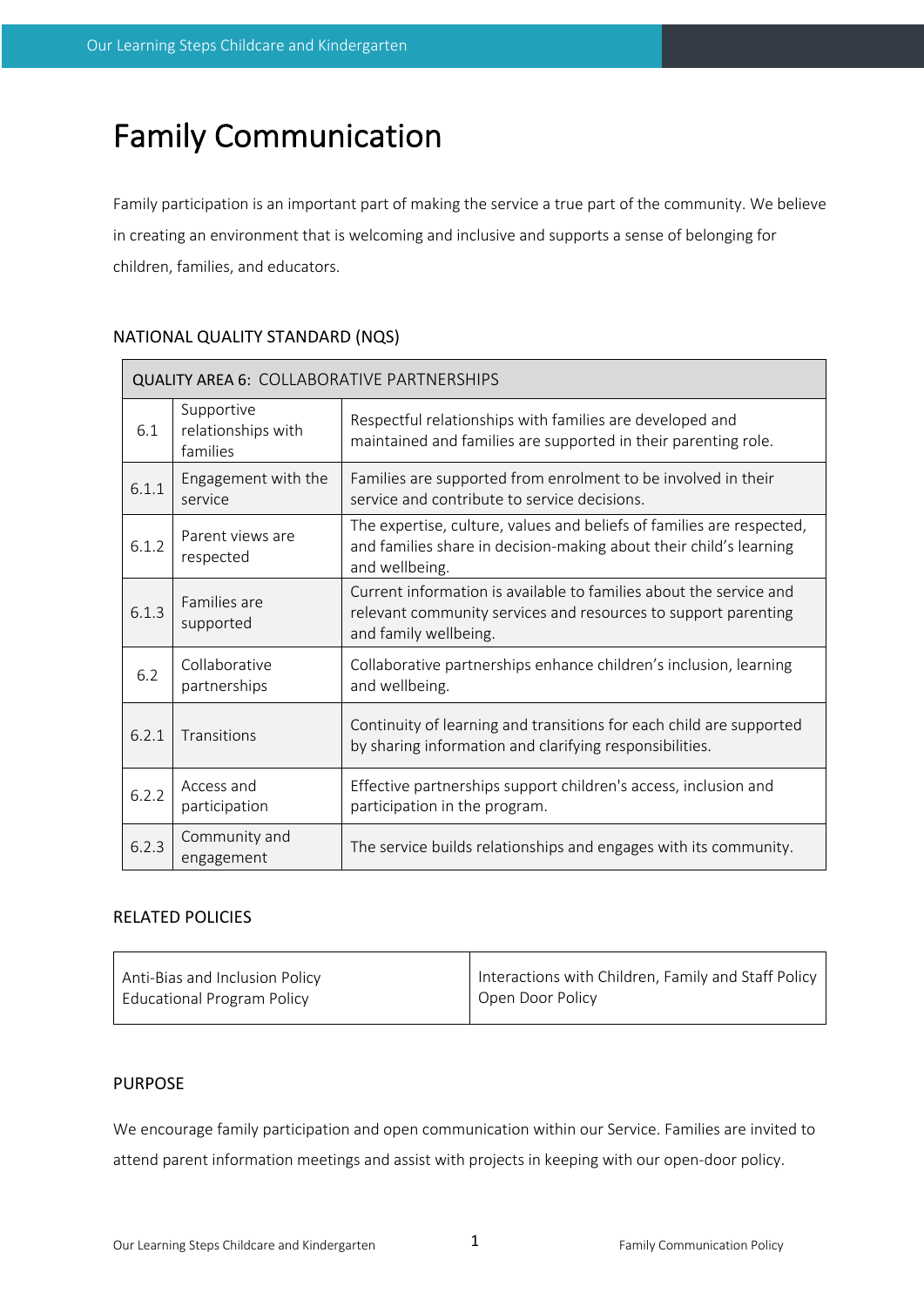We aim to ensure open communication through the enrolment and orientation process, policy review, feedback forms, daily program, documentation, formal and informal meetings, emails, StoryPark and conversations.

## SCOPE

This policy applies to children, families, staff, management, and visitors of the Service.

## IMPLEMENTATION

We understand the primary influence that families have in their children's lives, and that effective relationships between educators and families are fundamental to achieve quality outcomes for children. Community partnerships that focus on active communication, consultation, and collaboration also contribute to children's learning and wellbeing. Positive relationships with families' turn into a partnership as together we share a common objective and responsibility for reaching goals for children.

We will provide regular information about the Service and ongoing opportunities for families to contribute in our curriculum.

#### Management will ensure

- Families are aware of our open-door policy, unless such entry would pose a risk to the safety of children/educators or breach court orders regarding access to children.
- Educators provide information to families regarding the content and operation of the educational program in relation to their child, and that a copy of the educational program is available for viewing at the education and care service.
- Families have access to their child's developmental records outlining developmental progress against the framework, as well as their strengths, developmental needs, and interests.
- A weekly menu, which accurately describes the food and beverages provided each day, is displayed in a place accessible to parents.
- Families are notified of any incident, injury, trauma, or illness that affects their child whilst at the Service.
- The early childhood environment has an administrative space that is adequate for the purpose of consulting with parents and for conducting private conversations and meetings.
- Families are notified of changes to Service policies and National Regulations.
- The current Education and Care Services National Regulations are available for parents to access.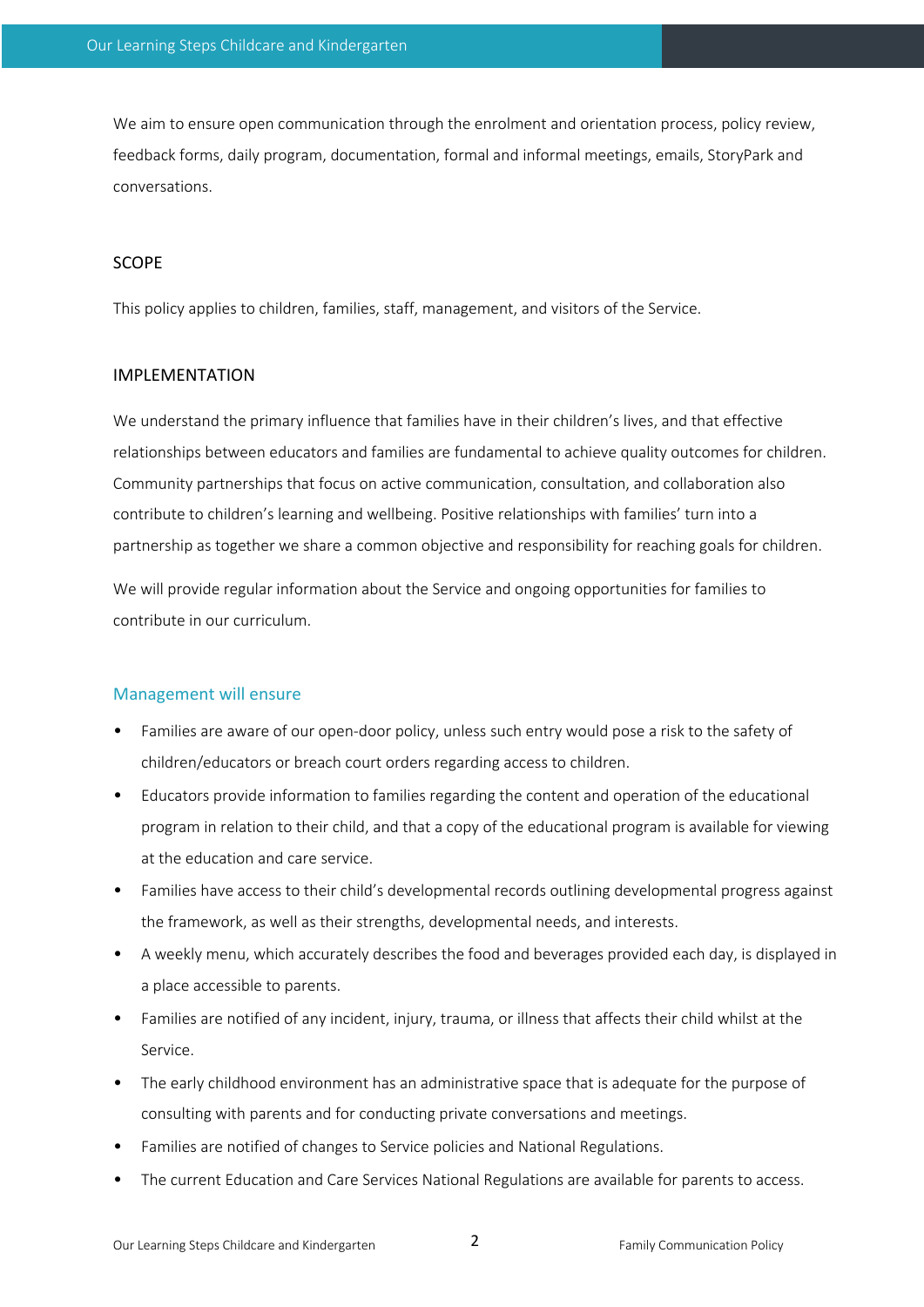• The enrolment and orientation process provides families with information about the philosophy, policies, and practices of the Service.

# The Nominated Supervisor and Educators will:

- Inform families about the processes for providing feedback and making complaints.
- Be available for families on arrival and pick up to communicate about their child's day.
- Encourage families to be involved in the curriculum, providing feedback, visiting the Service, bringing in items from the home environment, and giving feedback on children's emerging interests and developmental concerns.
- Encourage ongoing open and direct two-way communication with families to develop trust and a collaborative relationship.
- Encourage families to contribute to quality improvement progression within the Service.
- Provide families with a range of communication methods which may include via StoryPark, emails, verbal communication, newsletters, Daily Report, Family Involvement Wall, sign-in sheets, Notice Board and notes sent home.
- Use a communication book with families as required (for example, behaviour guidance and inclusion support plans).

## Families will

- Provide accurate information on enrolment and medical information forms during the enrolment process.
- Notify educators when any information changes.
- Be requested to contribute to the quality improvement progression within the Service.
- Be encouraged to attend children's excursions to help meet required ratios and to support their children's knowledge of and engagement in their community.
- Be invited to events held periodically to help families network and develop friendships in the local community.
- Be invited to review the centre policies, children's goals and routines.
- Be asked to complete some home tasks, which is then used in the daily curriculum.